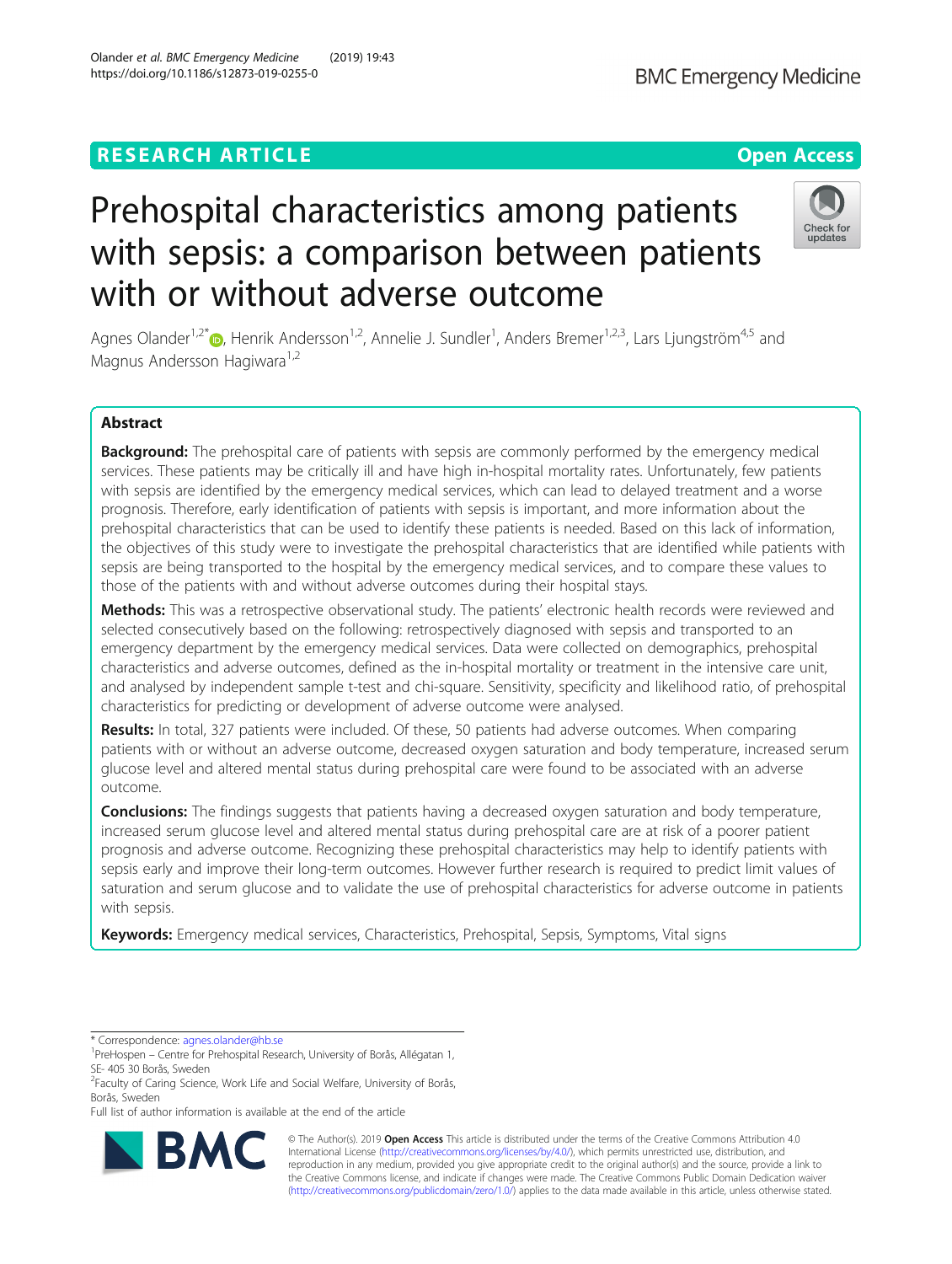## Background

The early identification of patients with sepsis in the prehospital setting is crucial for reducing the adverse outcome risks due to inadequate assessments or delayed medical interventions [\[1\]](#page-6-0). Therefore, it is necessary for clinicians in the emergency medical services (EMS) to correctly assess and interpret the prehospital characteristics of these patients.

Sepsis is a common and serious worldwide medical condition [\[2](#page-6-0)–[4\]](#page-6-0). The incidence in Sweden of severe sepsis according to Sepsis-2 criteria is 687/100,000 inhabitants/ year, and the incidence of the newly developed definition Sepsis-3 is 780/100,000 inhabitants/year [[4](#page-6-0)]. Approximately 50 to 75% of the patients with sepsis are cared for and transported to emergency departments (EDs) by the EMS [\[5](#page-6-0)–[7](#page-6-0)]. Unfortunately, these patients have a high inhospital mortality rate  $[1, 5-7]$  $[1, 5-7]$  $[1, 5-7]$  $[1, 5-7]$  $[1, 5-7]$  $[1, 5-7]$  $[1, 5-7]$  and relatively few patients (only 6 to 36%) are suspected of having sepsis by EMS clinicians in the prehospital field [[1,](#page-6-0) [6,](#page-6-0) [8](#page-6-0), [9](#page-6-0)]. However, the clinical presentation of sepsis is often nonspecific [[10](#page-6-0)], making early identification difficult [\[11\]](#page-6-0), which may lead to delayed treatment and a worse prognosis.

The definition of sepsis recently changed. Previously, sepsis (Sepsis-2) was defined as a suspected infection in combination with the systemic inflammatory response syndrome (SIRS) [\[12,](#page-6-0) [13\]](#page-6-0). Sepsis with organ dysfunction was termed severe sepsis or septic shock if also hypotensive and not responding to fluid challenge [\[12,](#page-6-0) [13\]](#page-6-0). Since 2016 sepsis is defined as 'life-threatening organ dysfunction caused by a dysregulated host response to infection' commonly known as Sepsis-3 [\[14\]](#page-6-0).

Early identification of sepsis by the EMS clinicians is crucial for these patients [[15,](#page-6-0) [16](#page-6-0)]. Previous studies have indicated that a documented suspicion of sepsis in the EMS electronic health records shortened the time until the administration of antibiotics  $[1, 6]$  $[1, 6]$  $[1, 6]$  $[1, 6]$  and a delayed time to the start of antibiotics is associated with increased progression of severe sepsis to septic shock and increased mortality [[17\]](#page-6-0). These results indicate that a documented suspicion by the EMS are important for time to treatment in patients with sepsis. Prehospital screening tools for the identification of patients with sepsis and/or severe sepsis include the PREhospital Severe Sepsis (PRESS) score, Robson screening tool, Sepsis Alert protocol, quick Sequential (Sepsis-related) Organ Failure Assessment (qSOFA) and BAS 90–30-90 (based on the oxygen saturation, respiratory rate and systolic blood pressure) [\[8](#page-6-0), [14,](#page-6-0) [18](#page-6-0)–[20\]](#page-7-0). Despite the prehospital screening tools and treatment guidelines that are available, there is still extensive patient morbidity and mortality due to sepsis  $[14]$  $[14]$ . A previous study indicate that hospital treated sepsis is the leading cause of mortality worldwide [\[3](#page-6-0)] and patients with sepsis arriving to the ED trough EMS were more likely to have severe grades of sepsis, and more often admitted to the ICU than those arriving by other means [\[5](#page-6-0), [7](#page-6-0)].

Symptoms and vital signs tend to vary among patients with sepsis. For example, recent Swedish studies have indicated that symptoms as respiratory difficulty, an altered mental status, nausea, diarrhoea and/or vomiting, severe localized pain, muscle weakness, a lack of energy, fever and/or chills were common among patients with severe sepsis [\[21](#page-7-0), [22\]](#page-7-0). However, in one previous study, only a small percentage of the patients with severe sepsis and septic shock were hypotensive according to the EMS records (14% with a systolic blood pressure of < 90 mmHg and 10% with a mean arterial pressure of  $< 65$ mmHg) [[23\]](#page-7-0). Another confounding vital sign is the body temperature, which does not rise in all patients with sepsis, making the diagnosis even more difficult [[24\]](#page-7-0). Normal vital signs tend to be associated with a lower level of monitoring while the patient is being cared for in the ED, which may increase the risk of unnoticed deterioration and nonspecific symptoms tend to be associated with less favourable outcomes [[25\]](#page-7-0). Vital signs and symptoms tend not to be specific to identify patients with sepsis and further research is required in the field.

Today, there is limited knowledge regarding the prehospital characteristics of patients with sepsis. To our knowledge, there is no previous study that has compared the prehospital characteristics of patients with sepsis with and without adverse outcomes during the hospital stay. Further research into the differences in the characteristics observed during the prehospital phase of sepsis is required, particularly in those patients at risk for poorer prognoses. Therefore, the objectives of the present study were to investigate the prehospital characteristics of patients with sepsis while they were being transported by the EMS, and to compare these values to those of the patients with and without adverse outcomes during their hospital stays.

## **Methods**

## Study design

A retrospective observational design was used for this study. Data was collected in 2017 from EMS and hospital electronic health records of the patients who retrospectively fulfilled the sepsis-2 diagnosis.

#### Population and study setting

The data was collected from an epidemiological study database of patients with sepsis  $[26]$  $[26]$ . In this database, the patients has been retrospectively diagnosed with sepsis based on a modified version of Sepsis-2 criteria [[10,](#page-6-0) [27\]](#page-7-0) (see Additional file [1](#page-6-0): Table S1 for details). All data for the present study was collected from this database by the first author.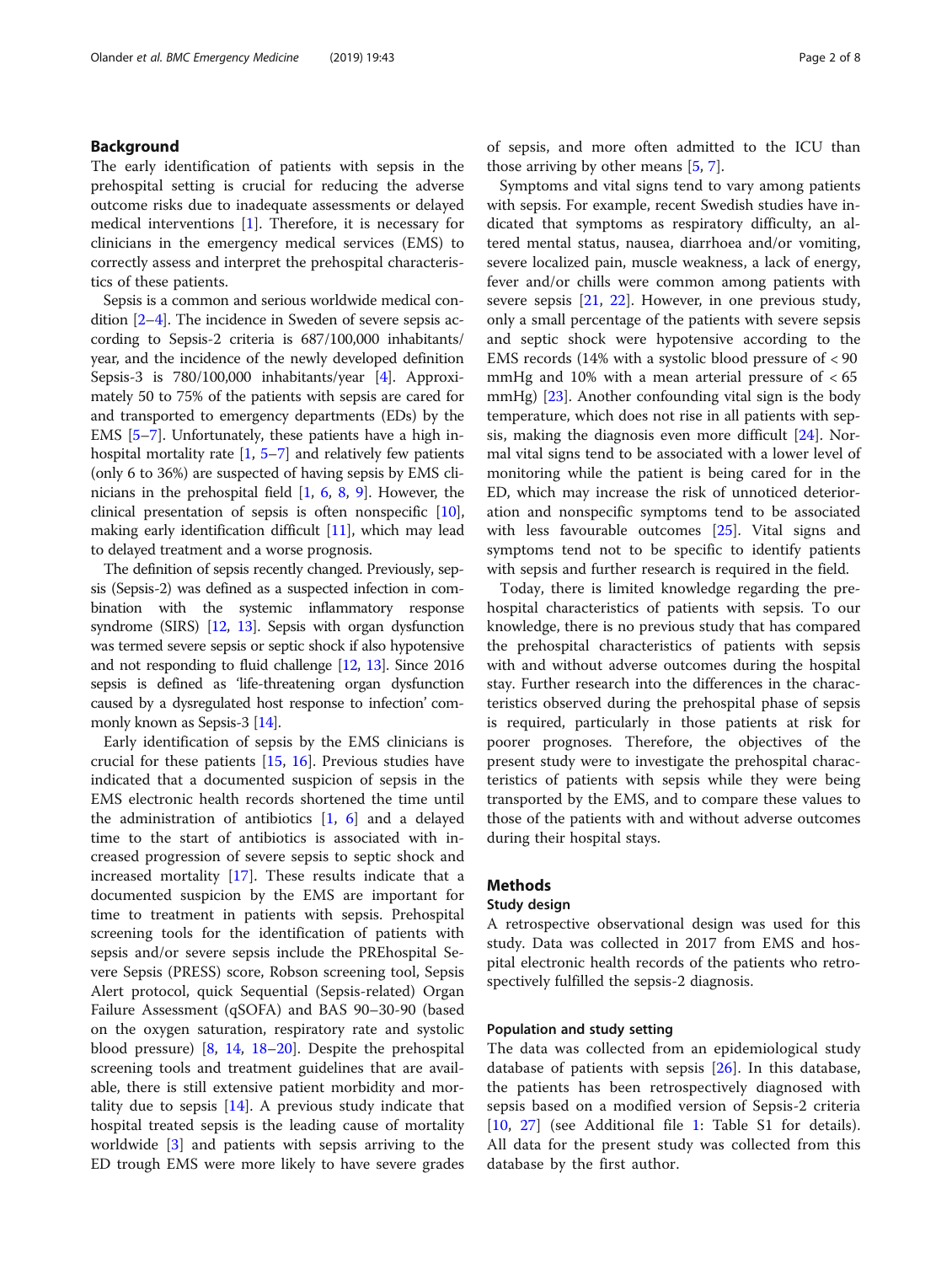A convenience sample of patients were included from those patients admitted to the hospital during a fourmonth period (1 January until 30 April 2012). These months were chosen because there tends to be a higher frequency of infections at this time of the year [[28\]](#page-7-0). The inclusion criteria were: adult patients ≥18 years old, admitted to the Skaraborg Hospital in western Sweden, who within 48 h received intravenous antibiotic treatment on suspicion of sepsis, transported by the EMS and retrospectively diagnosed with sepsis. A total of 327 patients met the inclusion criteria.

Skaraborg Hospital is a 640-bed secondary care hospital serving a population of 256,700 inhabitants. The EMS organization is comprised of nine ambulance stations performing 35,000 hospital admissions annually. According to the national requirements, each ambulance unit consists of healthcare professionals who are trained in advanced life support and is authorized to prepare and administer pharmaceuticals [\[29](#page-7-0)].

## Data collection

The data protocol was constructed using Microsoft Access 2016 (Microsoft, Redmond, Washington, USA) in order to read and extract the data from the electronic health records of the EMS and hospital in a systematic and objective manner. Based on this data protocol, the data was analysed using IBM SPSS Statistics for Windows (version 21; IBM Corp., Armonk, New York, USA). When applying the data protocol to the first 18 electronic health records, five researchers evaluated the usability of the protocol in order to ensure its validity, enhance the objectivity and avoid the need for subjective interpretations. During this evaluation, some vague terminology and expressions were found regarding the prehospital characteristics. These were discussed and compared to the academic literature in order to determine more explicit definitions, thus enabling objective interpretations. After this, retrospective collection of data was conducted by the first author.

The data collection protocol was divided into four segments. The first part consisted of a creating a code for tracing the data back to the relevant electronic health records. The second part covered the demographic characteristics, including the gender, age, marital status, form of housing, type of home assistance and previous medical history. The third part covered the patients' prehospital characteristics while they were being transported by the EMS, such as the vital signs, laboratory test results and symptoms. The fourth part covered the patient outcomes during the hospital stay.

## Statistical analysis

For the baseline data, all of the continuous variables were expressed as the mean and standard deviation (SD), while

the categorical data was expressed as the number (n) and percentage (%). In order to compare the patients with and without adverse outcomes, they were divided into two groups. Those patients who were cared for in the intensive care unit (ICU) or who died during the hospital stay (as a result of sepsis) formed the adverse outcome patient group. The other patients formed the group of patients without adverse outcomes. In order to determine the differences between the groups, an independent t-test was used for the continuous data and a chi-squared test was used for the categorical data. The continuous data were approximately normally distributed. A *p*-value of  $< 0.05$  was considered to be statistically significant, and those variables with  $p$ -values of  $< 0.05$  were also included and analysed in a final model including sensitivity, specificity, and likelihood ratio, both positive and negative. To carry out these analyses, the variables saturation, temperature and serum glucose were dichotomized. Limit values for saturation < 90% and temperature > 38C° were selected based on SIRS criteria  $[12, 13]$  $[12, 13]$  $[12, 13]$  $[12, 13]$ . The limit value for serum glucose  $>11$ mmol/l was selected based on previous studies showing that hyperglycemia > 11 mmol/l may affect the outcome of patients with sepsis at ICU [[30\]](#page-7-0). For all of the statistical analyses and data processing, IBM SPSS Statistics for Windows was used.

## Results

#### Demographic

A total of 327 patients were included in this study. The mean age of the patients was 75 years old and 175 (54%) were males, for demographic see Table [1](#page-3-0).

Among the patients, 277 (85%) were without adverse outcomes, while 50 (15%) of the patients exhibited adverse outcomes. Out of the 277 patients without adverse outcome 235 (85%) hade sepsis and 42 (15%) severe sepsis. Out of the patients with adverse outcome, 29 (58%) were treated in the ICU and 21 (42%) died during the hospital stay. Of the patients with adverse outcome, 4 (8%) patients had sepsis 36 (72%) severe sepsis and 10 (20%) septic shock. There were no significant differences between the patients without adverse outcome and those with adverse outcome regard to age, gender or comorbidities, see Table [1](#page-3-0).

An early suspicion of sepsis, as documented by the EMS clinicians, was found in 36 (11%) out of the 327 patients with sepsis. When comparing patients without and with adverse outcome, the EMS clinicians suspected sepsis in 28 (10%) of the patients without adverse outcomes and 9 (18%) of the patients with adverse outcomes ( $p = 0.01$ ).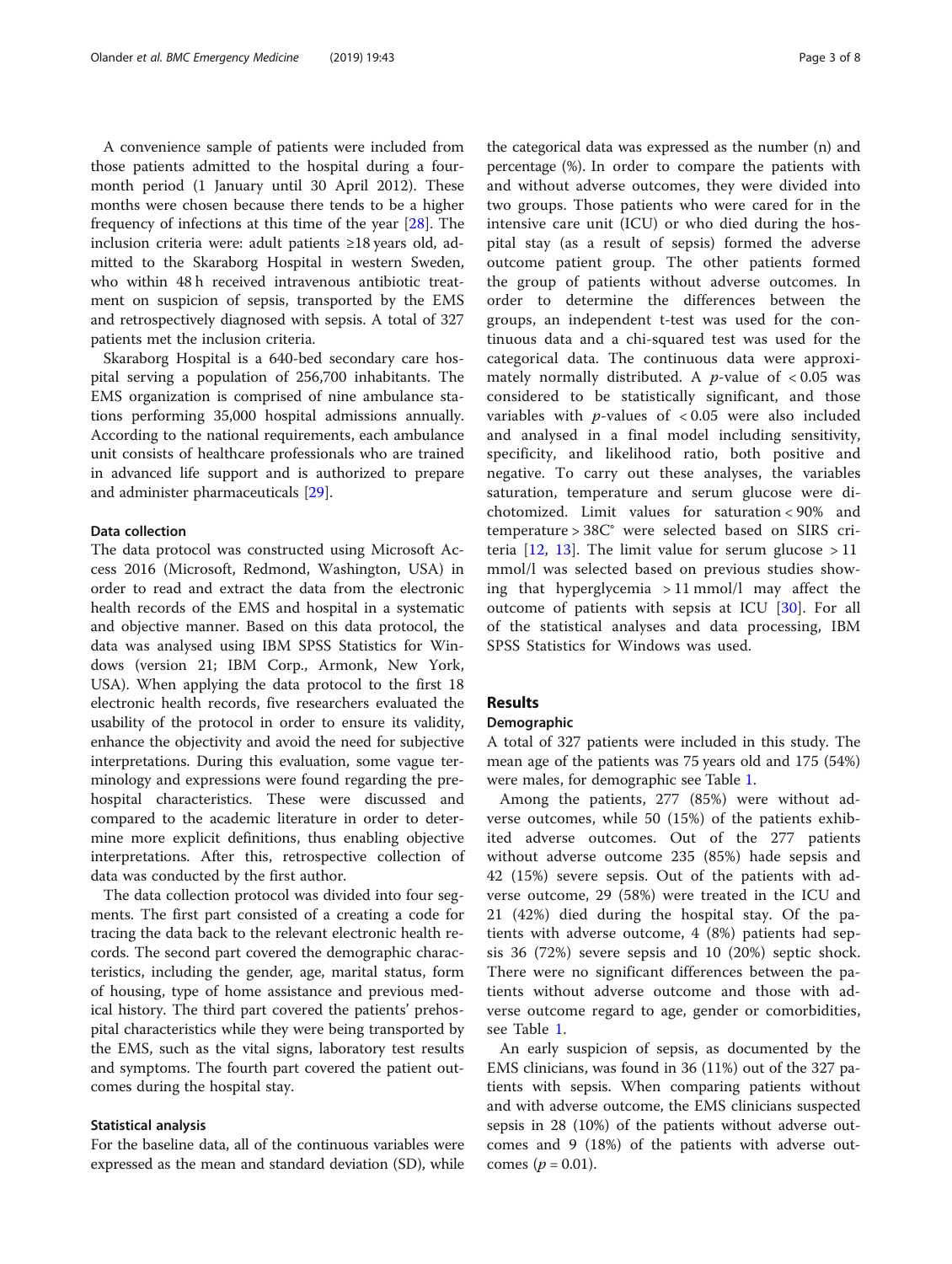<span id="page-3-0"></span>Table 1 Chi-squared test on patient's demographics

| <b>Fable 1</b> CITI Squared test on patients demographies |                                                                    |                                                               |               |  |
|-----------------------------------------------------------|--------------------------------------------------------------------|---------------------------------------------------------------|---------------|--|
| All patients $(n=$<br>327)<br>Mean (SD)/n (%)             | Patients without adverse outcome<br>$(n = 277)$<br>Mean (SD)/n (%) | Patient with adverse outcome<br>$(n = 50)$<br>Mean (SD)/n (%) | $P-$<br>value |  |
| 75 (15)                                                   | 75 (16)                                                            | 74 (12)                                                       | 0.74          |  |
|                                                           |                                                                    |                                                               |               |  |
| 175 (54%)                                                 | 145 (52%)                                                          | 30 (60%)                                                      | 0.32          |  |
| 152 (46%)                                                 | 132 (48%)                                                          | 20 (40%)                                                      | 0.32          |  |
|                                                           |                                                                    |                                                               |               |  |
| 139 (43%)<br>Coronary artery disease/ congestive heart    | 112 (40%)                                                          | 27 (54%)                                                      | 0.07          |  |
| 102 (31%)                                                 | 88 (32%)                                                           | 14 (28%)                                                      | 0.60          |  |
| 83 (25%)                                                  | 72 (26%)                                                           | 11 (22%)                                                      | 0.55          |  |
| 73 (22%)                                                  | 58 (21%)                                                           | 15 (30%)                                                      | 0.16          |  |
| 56 (17%)                                                  | 44 (16%)                                                           | 12 (24%)                                                      | 0.16          |  |
| 49 (15%)                                                  | 45 (16%)                                                           | 4(8%)                                                         | 0.13          |  |
| 48 (15%)                                                  | 42 (15%)                                                           | 7 (14%)                                                       | 0.83          |  |
| 32 (10%)                                                  | 29 (11%)                                                           | 3(6%)                                                         | 0.33          |  |
| 23 (7%)                                                   | 21 (8%)                                                            | 2(4%)                                                         | 0.36          |  |
| 14 (4%)                                                   | 14 (5%)                                                            | $0(0\%)$                                                      | 0.10          |  |
|                                                           |                                                                    |                                                               |               |  |

Epilepsy 5 (2%) 4 (1%) 1 (2%) 0.77

<sup>a</sup>History of an infection within last month

## Prehospital characteristic

In all patients with sepsis, the symptoms most commonly documented in the EMS health records were sudden respiratory difficulty in 219 (67%) and muscle weakness in 84 (26%). There were a significant difference in relation to the symptoms altered mental status and shivering when comparing the patients without and with adverse outcomes. Patients without adverse outcomes were more likely to have symptoms such as shivering during their prehospital care and patients with adverse sepsis outcome were more likely to have an altered mental status during their prehospital care, see Table 2.

For the distribution of vital signs and laboratory test among all patients, and between patients without or with adverse outcome, see Table [3.](#page-4-0) When comparing the vital signs and laboratory test results between the two groups, those patients with adverse outcomes had significant lower oxygen saturations, lower body temperatures and higher serum glucose levels, see Table [3.](#page-4-0)

Sensitivity, specificity, positive likelihood ratio and negative likelihood ratio of altered mental status,

| Table 2 Chi-squared test on patient's symptoms in the EMS |  |  |  |  |  |
|-----------------------------------------------------------|--|--|--|--|--|
|-----------------------------------------------------------|--|--|--|--|--|

| Symptoms                               | All patients $n = 327$<br>n(%) | Patients without adverse outcome $n = 277$<br>n(%) | Patient with adverse outcome $n = 50$<br>n (%) | $P$ -value          |
|----------------------------------------|--------------------------------|----------------------------------------------------|------------------------------------------------|---------------------|
| Respiratory difficulties               | 219 (67%)                      | 180 (65%)                                          | 39 (78%)                                       | 0.07                |
| Muscle weakness <sup>a</sup>           | 84 (26%)                       | 70 (25%)                                           | 14 (28%)                                       | 0.68                |
| Gastrointestinal symptoms <sup>b</sup> | 60 (18%)                       | 53 (19%)                                           | 7(14%)                                         | 0.39                |
| Altered mental status <sup>c</sup>     | 58 (18%)                       | 43 (15%)                                           | 15 (30%)                                       | $0.01$ <sup>2</sup> |
| Pain unspecified <sup>d</sup>          | 56 (17%)                       | 45 (16%)                                           | 11 (22%)                                       | 0.32                |
| Shivering                              | 52 (16%)                       | 49 (18%)                                           | 3(6%)                                          | $0.04^{\degree}$    |
| Chest discomfort                       | 28 (9%)                        | 26 (9%)                                            | 2(4%)                                          | 0.21                |
| Abdominal pain                         | 28 (9%)                        | 23 (8%)                                            | 5 (10%)                                        | 0.69                |

<sup>a</sup>Being unable to perform tasks requiring muscle strength that are usually done with ease in the patient's daily life, e.g. unable to stand, falling and collapsing, fainting, lying on the floor

b Diarrhoea, vomiting or/and nausea

c Decreased consciousness, difficult to reach, drowsiness, not responding when spoken to, or answering inappropriately

<sup>d</sup>Pain from various areas in body and "pain out of proportion"<br>\* Significant (p = < 0.05)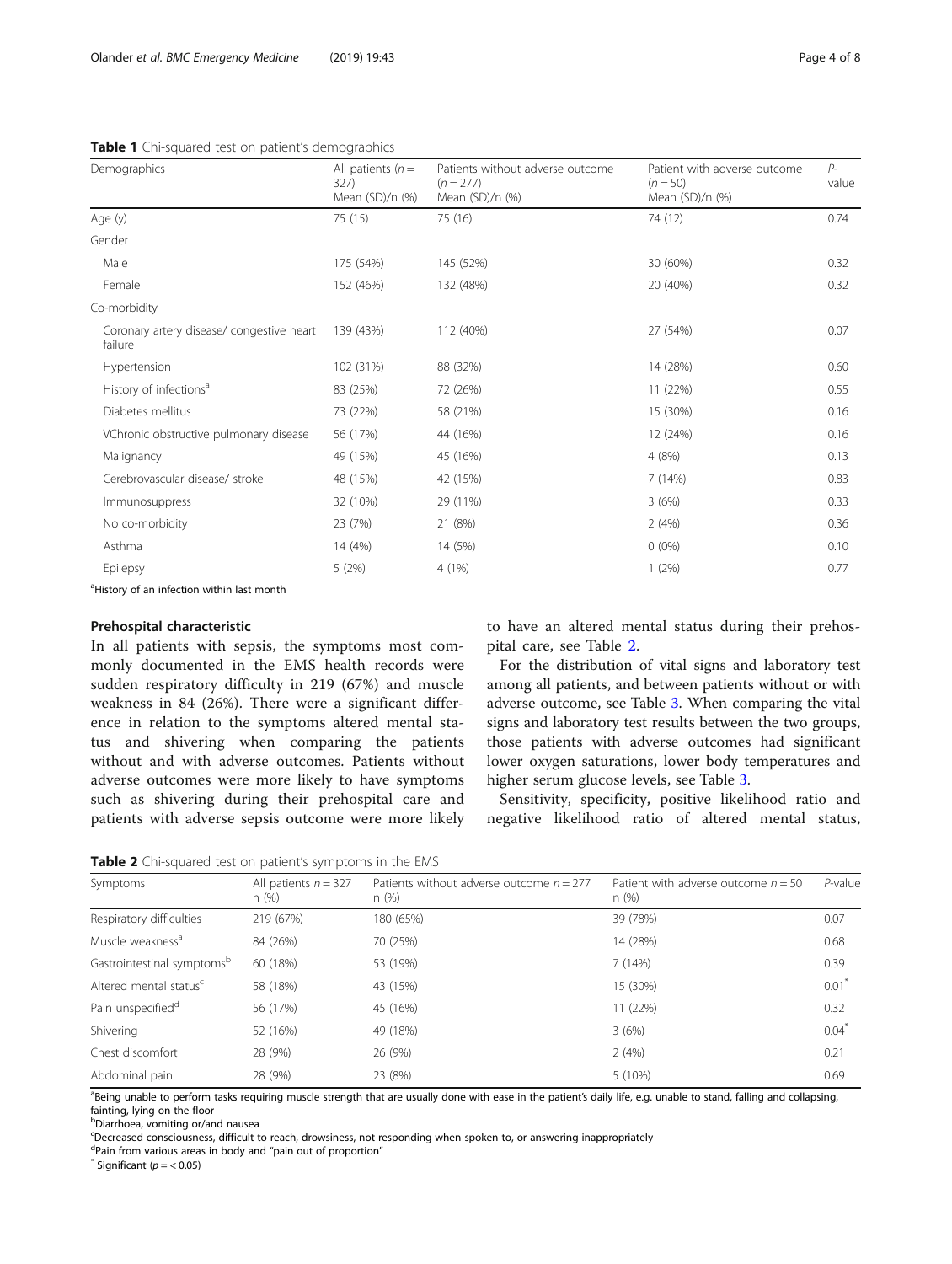| Vital signs and<br>laboratory test    | All patients ( $n = 327$ ) Mean/<br>(SD)/n | Patients without adverse outcome ( $n = 277$ )<br>Mean/(SD)/n | Patient with adverse outcome $n = 50$<br>Mean/(SD)/n | $P-$<br>value                  |
|---------------------------------------|--------------------------------------------|---------------------------------------------------------------|------------------------------------------------------|--------------------------------|
| Min oxygen saturation<br>(% )         | 89 $(7) n = 323$                           | 90 (6) $n = 273$                                              | $84(10) n = 50$                                      | $\,<\,$<br>$0.01$ <sup>*</sup> |
| Max heart rate (beats/<br>min)        | 103 $(21) n = 319$                         | 103 (20) $n = 272$                                            | 106 (22) $n = 47$                                    | 0.36                           |
| Min SBP <sup>a</sup> (mmHg)           | 140 (28) $n = 314$                         | 141 (29) $n = 267$                                            | 133 $(37) n = 47$                                    | 0.10                           |
| Max RR <sup>b</sup> (breaths/min)     | 27 (8) $n = 309$                           | 27 (8) $n = 261$                                              | 29 (9) $n = 48$                                      | 0.05                           |
| Max body temperature<br>$(C^{\circ})$ | 38.1 $(1.1)$ $n = 303$                     | 38.2 $(1.1)$ $n = 298$                                        | $37.4(1.3) n = 47$                                   | $\lt$<br>$0.01$ <sup>*</sup>   |
| Max serum glucose<br>(mmol/l)         | $9.5$ (3.8) $n = 182$                      | 9.2 (3.1) $n = 154$                                           | 11.4 (6.3) $n = 28$                                  | $\,<\,$<br>$0.01$ <sup>*</sup> |

<span id="page-4-0"></span>Table 3 Independent t-test on vital signs and laboratory test in the EMS

<sup>a</sup>Systolic blood pressure

<sup>b</sup>Respiratory rate

Significant ( $p = < 0.05$ )

shivering, saturation, temperature and serum glucose for predicting adverse outcome in patients with sepsis are outlined in Table 4.

## **Discussion**

In the present study, the sepsis identification rate of the EMS clinicians, as documented in the patients' electronic health records, was found to be low. This result corresponds with those of previous studies regarding the EMS clinician assessments of patients with sepsis and severe sepsis [[1](#page-6-0), [6](#page-6-0), [8](#page-6-0), [20](#page-7-0), [31](#page-7-0)]. Additionally, our study also compared the EMS sepsis identification rate in relation to the patient outcomes. Unfortunately, challenges still remain with regard to the early recognition of patients with sepsis, without or with adverse outcomes. The prehospital identification of patients with sepsis can be difficult to establish [\[32](#page-7-0)]. The reason for these difficulties can only be speculated. One reason is limited medical knowledge of sepsis among EMS clinicians which can undermine the ability to correctly identify conditions in patients with sepsis [\[31,](#page-7-0) [33,](#page-7-0) [34](#page-7-0)]. Another reason is that EMS clinicians have suspected other conditions [\[32](#page-7-0)] . Finally, the difficulties could be related to the working conditions and the fact that EMS clinicians prioritize care of the patients rather than the documentation of observation and measurements carried out in the patient assessment  $[6, 7, 35]$  $[6, 7, 35]$  $[6, 7, 35]$  $[6, 7, 35]$  $[6, 7, 35]$  $[6, 7, 35]$  $[6, 7, 35]$ . However, research has shown that sepsis recognition training combined with the use of a screening tool could improve the ability of EMS clinicians to look for sepsis and identify these patients [\[19](#page-6-0)]. This underscores the value of education and clinical training in identifying relevant conditions when caring for patients with sepsis. It could also be an opportunity for EMS clinicians to increase the survival and decrease the morbidity of patients with sepsis in much the same manner as they do with other time-critical, life-threatening conditions, such as acute myocardial infarctions [[36](#page-7-0)] and strokes [[37](#page-7-0)].

EMS clinicians play important roles in the early assessment and identification of patients with sepsis, especially those patients at risk for adverse outcomes. In this study, oxygen saturation, serum glucose level, body temperature, shivering and mental status were found in the analyses to be abnormal in patients with sepsis. These prehospital characteristics may be important in the prehospital setting, where access to laboratory testing is limited. For example, lower oxygen saturations were related to adverse outcomes in patients with sepsis in this study. A lower

Table 4 Sensitivity, specificity, positive likelihood ratio, negative likelihood ratio of prehospital characteristics for predicting adverse outcome in patients with sepsis

|                                         | Sensitivity, % (95%<br>Cl | Specificity, % (95%<br>CI) | Positive Likelihood Ratio, (95%<br>CI) | Negative Likelihood Ratio, (95%<br>$\bigcup$ |
|-----------------------------------------|---------------------------|----------------------------|----------------------------------------|----------------------------------------------|
| Symptoms in EMS                         |                           |                            |                                        |                                              |
| Altered mental status                   | $35(18-54)$               | 84 (79-88.)                | $2.2(1.2-3.8)$                         | $0.8(0.6-1.0)$                               |
| Shivering                               | $7(1-23)$                 | $83(78-87)$                | $0.4(0.1-1.6)$                         | $1.1(1.0-1.2)$                               |
| Vital signs and laboratory test in EMS  |                           |                            |                                        |                                              |
| Min oxygen saturation $< 90\%$          | 59 (39-77)                | $60(54-65)$                | $1.4(1.0-2.0)$                         | $0.7(0.4-1.1)$                               |
| Max body temperature $>$ 38 $C^{\circ}$ | 59 (39-78)                | $57(51-63)$                | 1.4 (0.9–1.9)                          | $0.7(0.4-1.1)$                               |
| VMax serum glucose $>11$<br>mmol/l      | $37(16-62)$               | 77 (70-83)                 | $1.6(0.8-3.1)$                         | $0.8(0.6-1.1)$                               |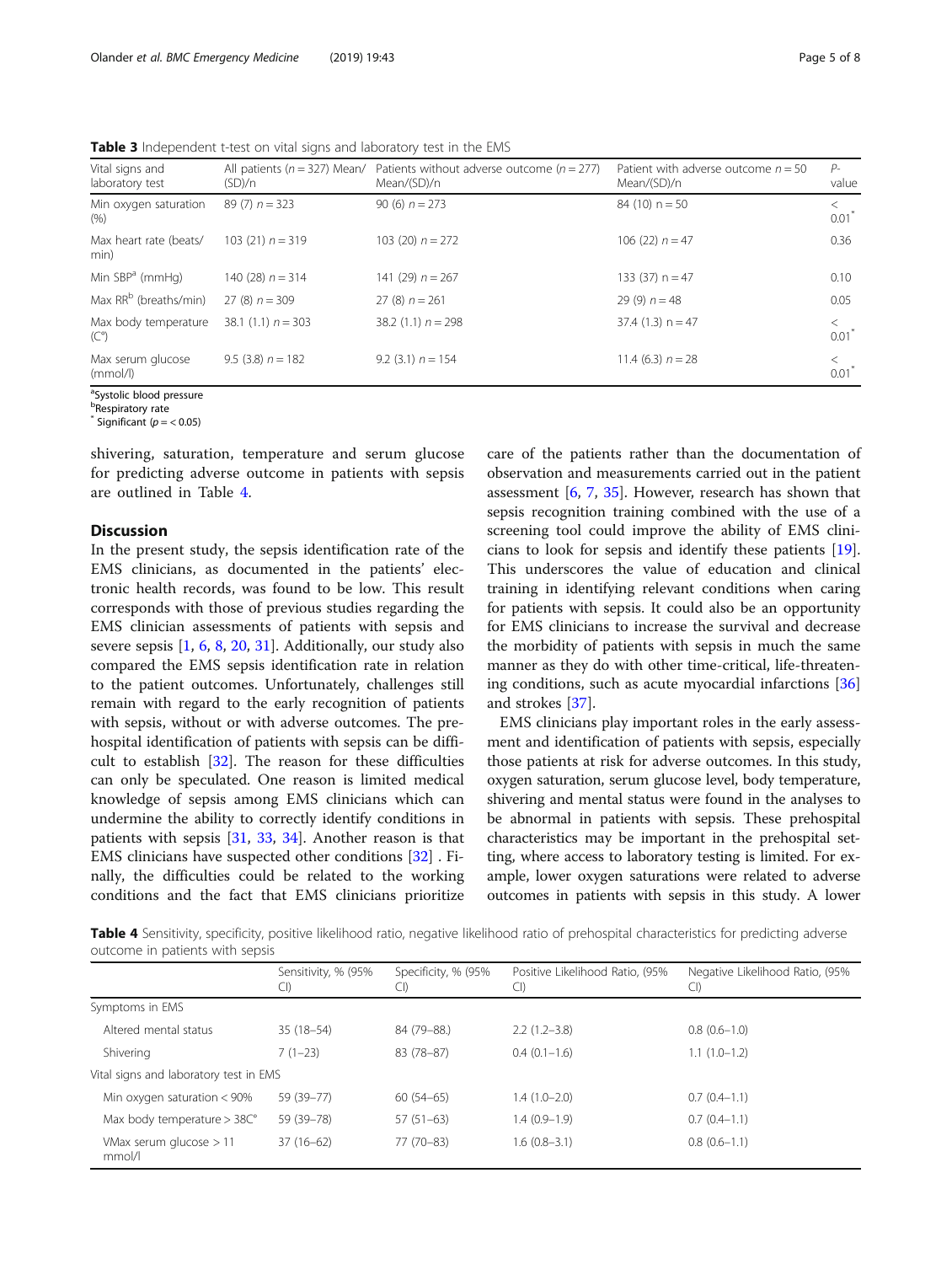oxygen saturation is known to be an important vital sign in patients developing severe sepsis [[8,](#page-6-0) [11,](#page-6-0) [21\]](#page-7-0), and it has been used as a comarker in several screening tools, such as BAS 90–30-90 and PRESS score [[8](#page-6-0), [11](#page-6-0)]. Still, when investigating whether a oxygen saturation < 90% could predict a development of adverse outcome, there was no clear likelihood of this. This may indicate that low oxygen saturation as a vital sign could identify patients with sepsis who are at risk for adverse outcomes, however which limit value that could predict adverse outcome requires further research. Another prehospital characteristic that was associated with an adverse outcome was an increased serum glucose level. However, when investigating whether a serum glucose > 11 mmol/l could predict a development of adverse outcome, there was no clear likelihood of this. Hyperglycaemia in critical illness cases, such as severe sepsis, has been shown to be a comarker of the illness severity and a predictor of a poor outcome in the ICU [[30](#page-7-0), [38](#page-7-0)–[40\]](#page-7-0). A higher serum glucose level may be the result of the metabolic changes in the body caused by sepsis [[41](#page-7-0)]. There have been no previous studies indicating that the serum glucose could be used during the prehospital assessment in patients suspected of having sepsis; therefore, further research is required in this area. The decrease in the oxygen saturation nor the increase in the serum glucose level seemed to be a result of a patient's previous medical condition or comorbidity. When comparing the groups, there were no significant differences between them with regard to the prevalences of chronic obstructive pulmonary disease and diabetes mellitus, see Table [1](#page-3-0).

An elevated body temperature has been associated with a lower in-hospital mortality rate in patients with severe sepsis. As the body temperature rises, so does the suspicion of sepsis, contributing to a faster recognition and treatment of this condition  $[42]$  $[42]$ . In the current study, those patients with adverse outcomes were found to have lower body temperatures when compared to those without adverse outcomes. Neither shows a temperature > 38 °C positive likelihood for predicting adverse outcome. A previous study indicating that many critically ill patients with sepsis do not have elevated body temperatures, [[24\]](#page-7-0) and hypothermia has been associated with sepsis-related in-hospital mortality [\[22](#page-7-0)]. However, further research is required on the body temperature in patients with sepsis and its impact on patients' outcome.

In the present study patients with adverse outcome were found to have lower prevalence of shivering compared to those without adverse outcome and showed also a lower likelihood for predicting shivering in patients with adverse outcome. A previous study showed that a lower prevalence of shivering during the EMS period indicated a higher sepsis-related in-hospital mortality rate [[22](#page-7-0)].

In the present study, an altered mental status was the only recognizable early symptom that was found to be associated with adverse patient outcomes in the analysis and indicated a positive likelihood to predict adverse outcome. These results are comparable to those of another study showing that an altered mental status during the EMS period indicated a higher sepsis-related in-hospital mortality rate [\[22\]](#page-7-0). Another study by Edman-Waller and colleagues [[21\]](#page-7-0) indicated that an altered mental status combined with a suspected infection should be taken as a warning sign that the patient may have or may be developing severe sepsis. Previous studies have advocated for acknowledging and integrating the symptom presentation into the sepsis identification screening tools [[21,](#page-7-0) [22](#page-7-0)]. However, with the exception of an altered mental status, the results of the present study indicated that there may be some difficulty when using symptoms to identify patients with sepsis who are at risk for adverse outcomes.

## Limitations

This study was limited by the retrospective and convenience data collection from patients with sepsis in an epidemiological study database and symptoms and signs documented in patients electronic health records. This includes the inevitable uncertainty of assessing subjective symptoms based on the retrospective registration of data from these records. Another limitation was the small sample size of patients with adverse outcomes. This small sample size could lead to low statistical power and increases the risk that the null-hypothesis is rejected as false even though it is true.

Additionally, this study was conducted at a single centre, which could limit the generalizability of our findings. Another limitation was that data was collected from 2012. However, this was an explorative study in which the prehospital characteristics were described on the basis of a disease. Even though the presentation of sepsis may have been nonspecific  $[10]$ , the specific characteristics have not changed over time. In several previous studies, the International Classification of Diseases (ICD) codes were used to define the diagnoses  $[20-22, 43]$  $[20-22, 43]$  $[20-22, 43]$  $[20-22, 43]$  $[20-22, 43]$  $[20-22, 43]$ ; however, this is known to consistently underestimate the prevalence [[27](#page-7-0)]. By retrospectively determining whether the patients fulfilled the sepsis diagnosis in the electronic health records according to a suspect infection and  $\geq 2$  SIRS criteria, a larger number of patients with sepsis may have been included. If only the ICD codes were used to identify the sepsis patients, there may have been a higher percentage of severe sepsis patients and patients with symptoms more typical of the common picture of sepsis, because these patients are more readily identified in the clinical setting. Therefore, our methods may have increased the generalizability of the results of this study.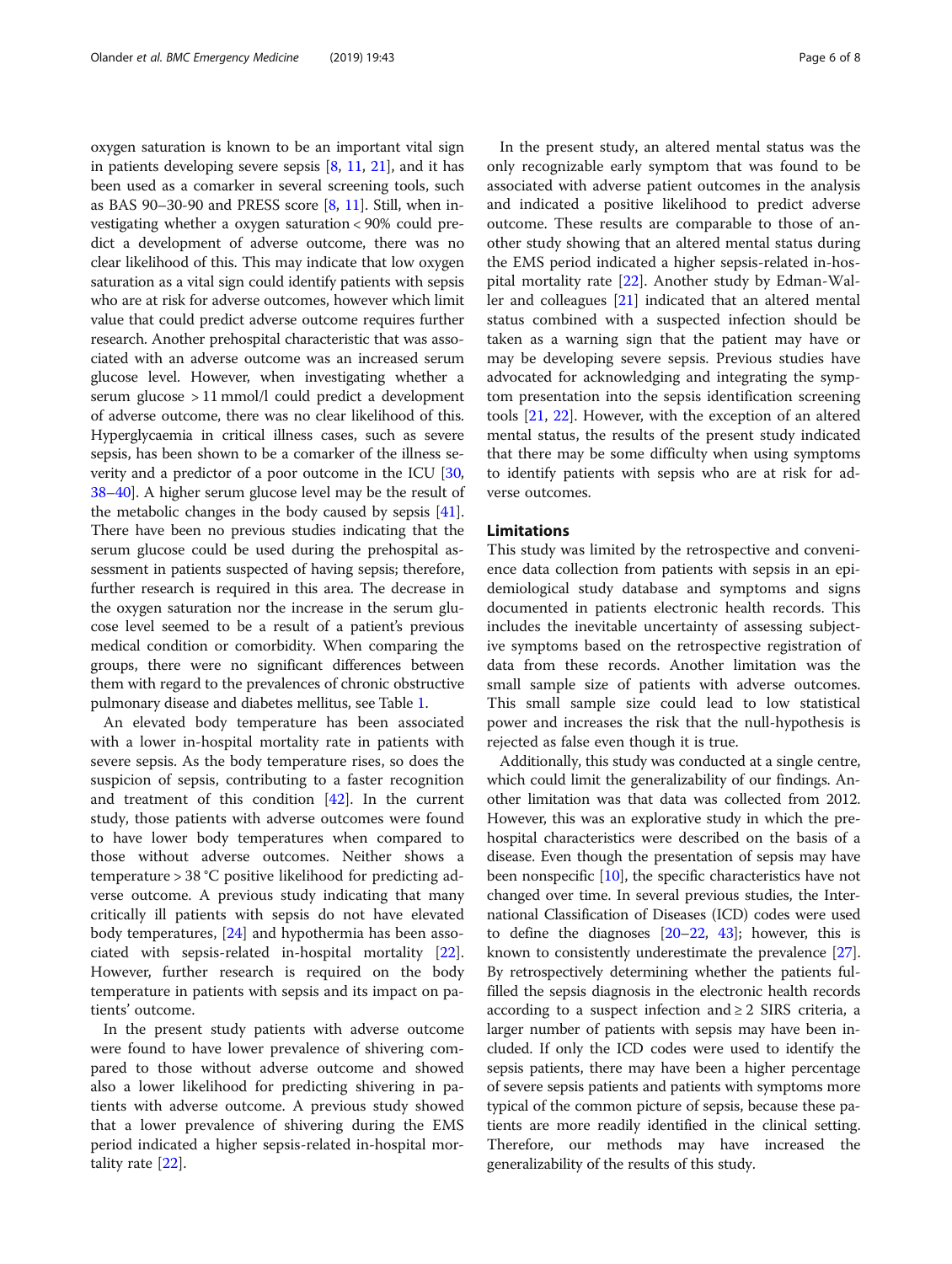<span id="page-6-0"></span>More prospective studies are needed to determine whether the prehospital characteristics that were identified are representative of patients with sepsis with adverse outcomes in the prehospital setting, and to understand their predictive value.

## Conclusions

The results of this study suggested that a low oxygen saturation and body temperature, high serum glucose level and altered mental status may be early prehospital characteristics that are related to poorer prognoses and adverse outcomes in patients with sepsis. The early recognition of prehospital characteristics by the EMS clinicians may affect the identification of these patients, and in the long run, the outcomes of the patients diagnosed with sepsis. However, it is not possible to predict limit values of saturation, body temperature and serum glucose to indicate adverse outcome in patients with sepsis. Further research is required to validate the use of these prehospital characteristics in the prehospital setting.

## Additional file

[Additional file 1:](https://doi.org/10.1186/s12873-019-0255-0) Table S1. Sepsis criteria's during study period. The supplementary file describes which sepsis criteria the patients were diagnosed with during the study period. (DOCX 15 kb)

#### Abbreviations

ED: Emergency department; EMS: Emergency medical services; ICD: International Classification of Diseases; ICU: Intensive care unit; SIRS: Systemic Inflammatory Response Syndrome

#### Acknowledgements

The authors would like to thank Jonny Lindqvist (Programmer, Centre of Registers Västra Götland) and Johan Herlitz (Senior Professor, PreHospen - Centre for Prehospital Research, University of Borås) for their contributions to the development of the digital data protocol used in the current study.

## Authors' contributions

The study design was proposed by AO, AJS and MAH, and the data acquisition was performed by AO. The analysis was performed by AO and MAH, and was discussed with the authors AJS, HA, AB and LL. AO, AJS and MAH drafted the manuscript, and HA, AB and LL substantively revised it. All authors has approved the final submitted version and agreed both to be personally accountable for their own contributions and ensure that questions related to the accuracy or integrity of any part of the work are appropriately investigated, resolved, and the resolution documented in the literature.

#### Funding

This study was funded by the Faculty of Caring Science, Work Life and Social Welfare at the University of Borås in Sweden. The sponsor had no influence over or any involvement with this study.

#### Availability of data and materials

The datasets used and/or analysed during the current study are available from the corresponding author upon reasonable request.

#### Ethics approval and consent to participate

The regional ethical review board in Gothenburg approved this study protocol (Dnr: 376–11, TO49–17, T736–17), and the study procedures followed the tenets of the Declaration of Helsinki [[44\]](#page-7-0). Written consent was obtained from the patients, and all of the data from the electronic health

records of the emergency medical services and hospital was coded and handled confidentially.

#### Consent for publication

Not applicable.

#### Competing interests

The authors declare that they have no competing interests.

#### Author details

<sup>1</sup> PreHospen – Centre for Prehospital Research, University of Borås, Allégatan 1, SE- 405 30 Borås, Sweden. <sup>2</sup> Faculty of Caring Science, Work Life and Social Welfare, University of Borås, Borås, Sweden. <sup>3</sup> Faculty of Health and Life Sciences, Linnaeus University, Växjö, Sweden. <sup>4</sup>Department of Infectious Diseases, Institute of Biomedicine, Sahlgrenska Academy, University of Gothenburg, Gothenburg, Sweden. <sup>5</sup>Department of Infectious Diseases, Skaraborg Hospital, RegionVästra Götaland, Skövde, Sweden.

#### Received: 19 March 2019 Accepted: 19 July 2019 Published online: 06 August 2019

#### References

- 1. Studnek JR, et al. The impact of emergency medical services on the ED care of severe sepsis. Am J Emerg Med. 2012;30:51–6.
- 2. Vincent JL, et al. Assessment of the worldwide burden of critical illness: the intensive care over nations (ICON) audit. Lancet Respir Med. 2014;2:380–6.
- 3. Fleischmann C, et al. Assessment of global incidence and mortality of hospital-treated Sepsis. Current estimates and limitations. Am J Respir Crit Care Med. 2016;193:259–72.
- 4. Mellhammar L, et al. Sepsis incidence: a population-based study. Open Forum Infect Dis. 2016;3:207.
- 5. Wang HE, et al. Opportunities for emergency medical services care of sepsis. Resuscitation. 2010;81:193–7.
- 6. Axelsson C, et al. The early chain of Care in Patients with Bacteraemia with the emphasis on the prehospital setting. Prehosp Disaster Med. 2016;31:272–7.
- 7. Groenewoudt M, et al. Septic patients arriving with emergency medical services: a seriously ill population. Eur J Emerg Med. 2014;21:330–5.
- 8. Polito CC, et al. Prehospital sepsis care: understanding provider knowledge, behaviors, and attitudes. Am J Emerg Med. 2017;35:362–5.
- 9. Sjosten O, et al. The prehospital assessment of patients with a final hospital diagnosis of sepsis: results of an observational study. Australas Emerg Care. 2019. <https://doi.org/10.1016/j.auec.2019.02.002>.
- 10. Levy MM, et al. The surviving Sepsis campaign: results of an international guideline-based performance improvement program targeting severe sepsis. Intensive Care Med. 2010;36:222–31.
- 11. Swedish Society of Infectious Disease. Guidelines for treatment of severe sepsis and septic shock – early recognition and initial management. 2018. [http://infektion.net/wp-content/uploads/2018/06/revision-sepsis-och-septisk](http://infektion.net/wp-content/uploads/2018/06/revision-sepsis-och-septisk-chock-180626.pdf)[chock-180626.pdf.](http://infektion.net/wp-content/uploads/2018/06/revision-sepsis-och-septisk-chock-180626.pdf) Accessed 3 Sept 2018.
- 12. Dellinger RP, et al. Surviving Sepsis campaign: international guidelines for management of severe sepsis and septic shock, 2012. Intensive Care Med. 2013;39:165–228.
- 13. Levy M, et al. International Sepsis definitions conference. Intensive Care Med. 2001;29:530–8.
- 14. Singer M, et al. The third international consensus definitions for sepsis and septic shock (sepsis-3). JAMA. 2016;315:801–10.
- 15. Kumar A, et al. Duration of hypotension before initiation of effective antimicrobial therapy is the critical determinant of survival in human septic shock. Crit Care Med. 2006;34:1589–96.
- 16. Rhodes A, et al. Surviving Sepsis campaign: international guidelines for Management of Sepsis and Septic Shock: 2016. Intensive Care Med. 2017;43:304–77.
- 17. Whiles BB, Deis AS, Simpson SQ. Increased time to initial antimicrobial administration is associated with progression to septic shock in severe Sepsis patients. Crit Care Med. 2017;45:623–9.
- 18. Robson W, Nutbeam T, Daniels R. Sepsis: a need for prehospital intervention? Emerg Med J. 2009;26:535–8.
- 19. Guerra WF, et al. Early detection and treatment of patients with severe sepsis by prehospital personnel. J Emerg Med. 2013;44:1116–25.